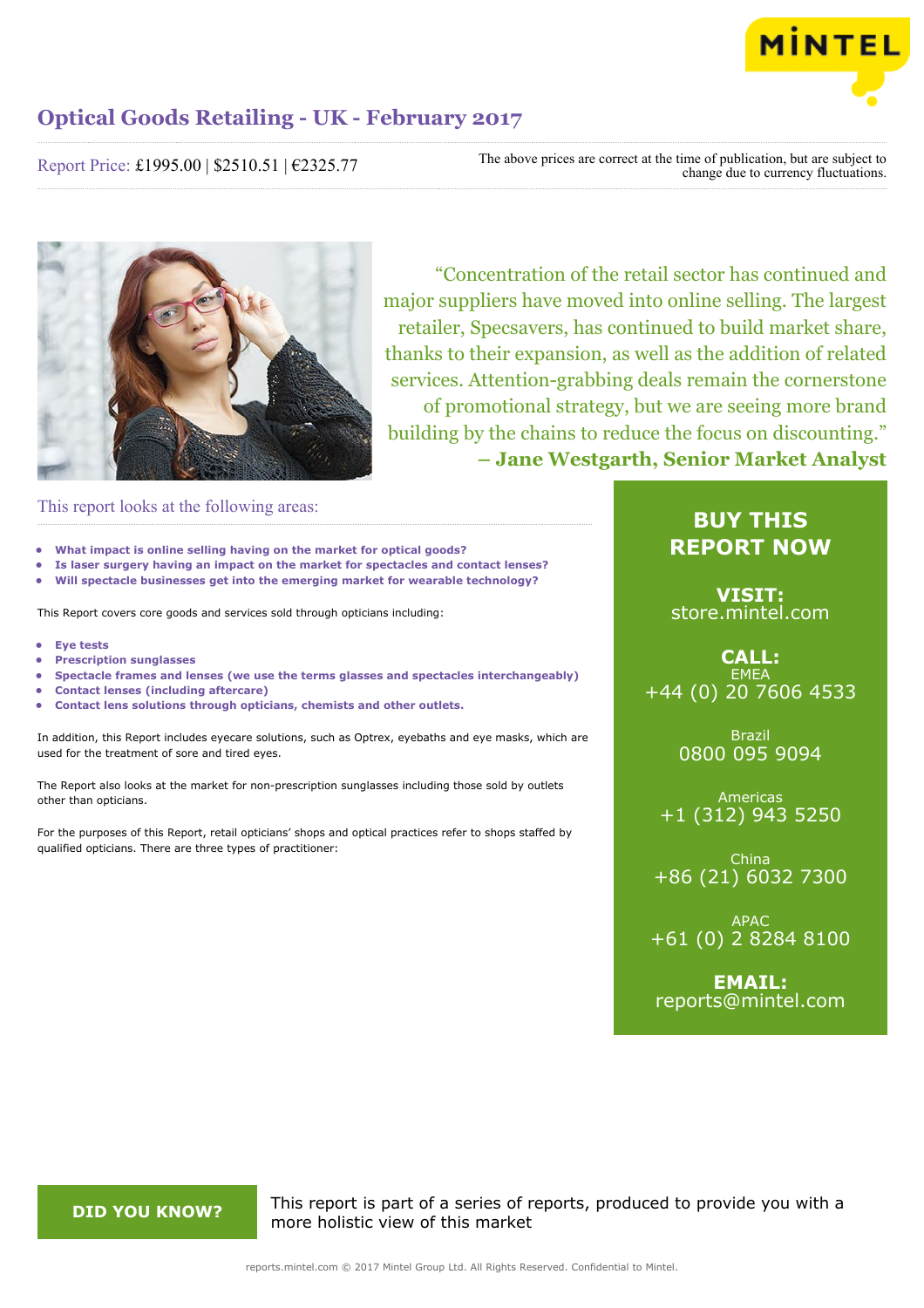

Report Price: £1995.00 | \$2510.51 | €2325.77

The above prices are correct at the time of publication, but are subject to change due to currency fluctuations.

# **Table of Contents**

# **Overview**

What you need to know

Products covered in this Report

Excluded

# **Executive Summary**

| Consumers spend £3,067 million on optical goods and eye examinations<br>Figure 1: Consumer spending on optical goods and services, 2011-21      |
|-------------------------------------------------------------------------------------------------------------------------------------------------|
| 16.5% growth forecast for sunglasses between 2016 and 2021<br>Figure 2: Consumer spending on fashion sunglasses, 2011-21                        |
| Spectacles are 61% of the market by value<br>Figure 3: Consumer spending on optical goods and services, by category, 2016 (est)                 |
| Ageing population expands audience for prescription eyewear                                                                                     |
| Companies, brands and innovation                                                                                                                |
| 66% of the market captured by the top three opticians<br>Figure 4: Distribution of optical goods and services, by retailer, 2014 and 2016 (est) |
| Highly concentrated supply chain                                                                                                                |
| New Danish entrant with personality                                                                                                             |
| Superdrug sells optical goods online                                                                                                            |
| Emerging world of wearable technology                                                                                                           |
| Specsavers brand stands out<br>Figure 5: Attitudes towards and usage of selected brands, January 2017                                           |
| The consumer                                                                                                                                    |
| 57% of adults had an eye examination in the last year                                                                                           |
| 60% of eye tests were paid for by NHS<br>Figure 6: About the last eye examination, October 2016                                                 |
| 22% switched opticians for their last eye test<br>Figure 7: About the last eye examination, October 2016                                        |
| Special deals and better staff encouraged switch of opticians<br>Figure 8: Reasons for switching retail opticians, October 2016                 |
| 9% of all have ever had laser eye surgery                                                                                                       |
| 73% of adults use prescription eyewear<br>Figure 9: Users of prescription eyewear, October 2016                                                 |
| 26% bought fashion sunglasses in the last year<br>Figure 10: Purchasers of fashion eyewear, October 2016                                        |
| ABs and 16-34s are core customers for fashion sunglasses                                                                                        |
| Prescription glasses dominate the market<br>Figure 11: Purchases of prescription eyewear, October 2016                                          |
|                                                                                                                                                 |

# **BUY THIS** REPORT NOW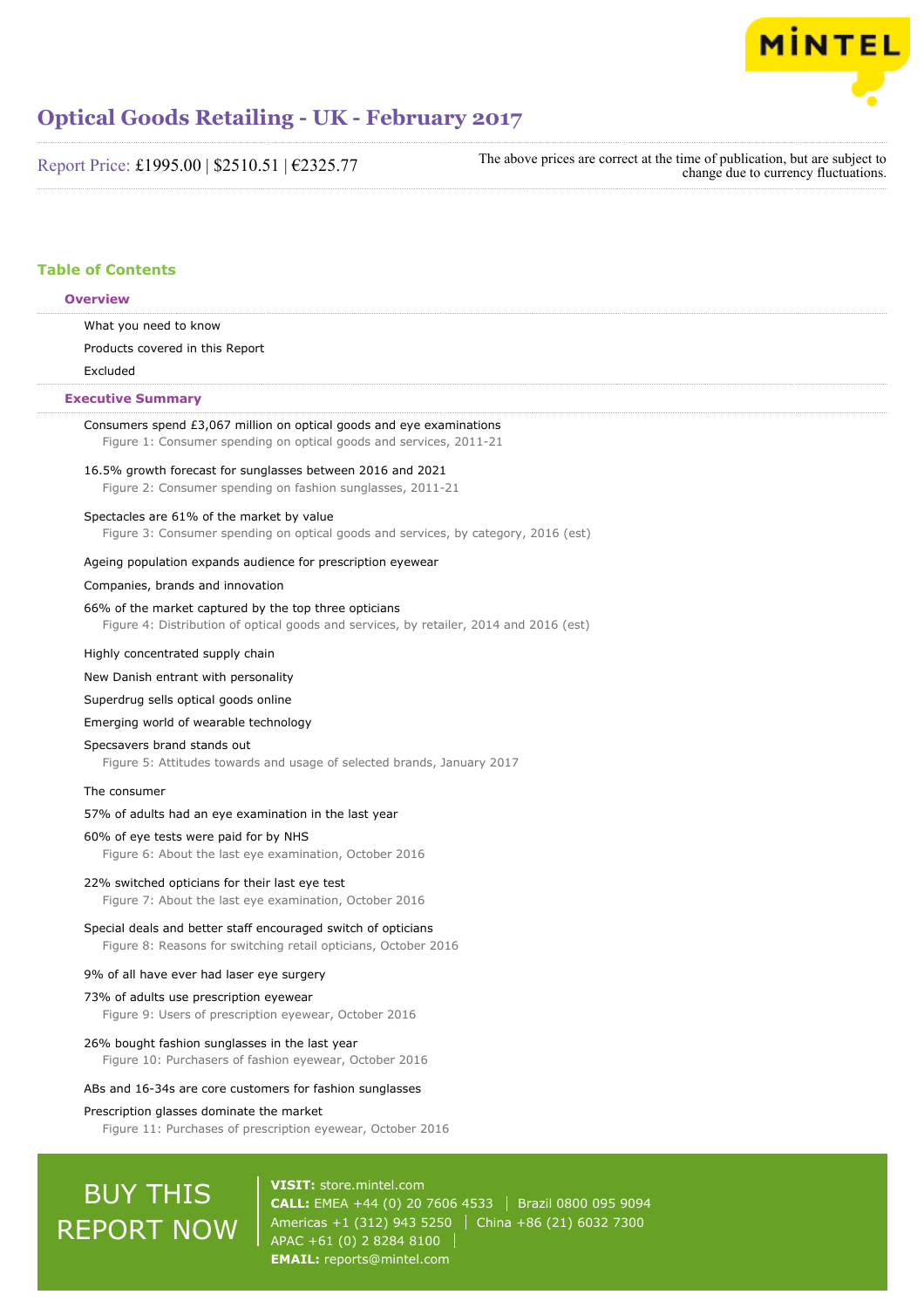

# Report Price: £1995.00 | \$2510.51 | €2325.77

The above prices are correct at the time of publication, but are subject to change due to currency fluctuations.

Specsavers is the most used optician Figure 12: Retailers used for last prescription eyewear, 2014-16

# 9% are interested in 'smart' glasses

Figure 13: Interest in lens innovation, October 2016

# People value professional fitting

Figure 14: Attitudes regarding opticians, October 2016

#### Target groups

Figure 15: Target groups for opticians, October 2016

#### What we think

# **Issues and Insights**

What impact is online selling having on the market for optical goods?

The facts

The implications

Is laser surgery having an impact on the market for spectacles and contact lenses?

The facts

The implications

Will spectacle businesses get into the emerging market for wearable technology?

The facts

The implications

# **The Market – What You Need to Know**

Consumers spend £3,067 million on optical goods and eyecare

Population growth will increase demand

Market for sunglasses shows steady growth

Innovation has helped to add value

Older customers will create more demand for services

More 25-34s boost demand for contact lenses

### Improved consumer confidence

Market share gains

# **Market Size and Forecast**

# 16.6% growth forecast between 2016 and 2021

Figure 16: Consumer spending on optical goods and services, 2011-21

#### Market growth of around 3% per year expected

Figure 17: Consumer spending on optical goods and services, 2011-21

# 16.5% growth forecast for sunglasses between 2016 and 2021

Figure 18: Consumer spending on fashion sunglasses, 2011-21

# 11% market growth without inflation

Figure 19: Consumer spending on fashion sunglasses, 2011-21

### Forecast methodology

# BUY THIS REPORT NOW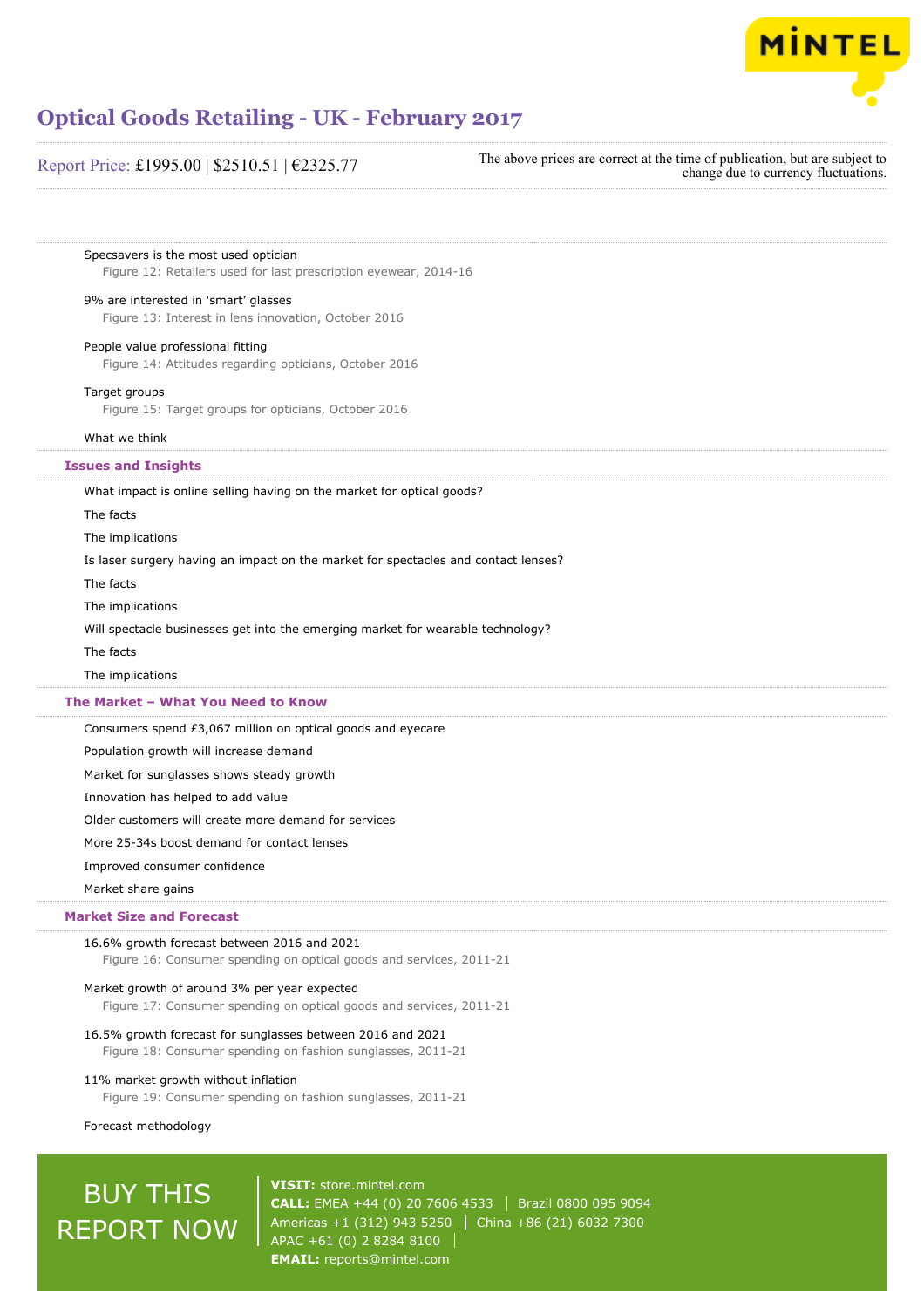

# Report Price: £1995.00 | \$2510.51 | €2325.77

The above prices are correct at the time of publication, but are subject to change due to currency fluctuations.

## The impact of Brexit

Figure 20: Alternative market scenarios for the post-Brexit optical goods and services market, at current prices, 2016-21

Figure 21: Detailed post-Brexit scenarios for the optical goods and services, at current prices, 2016-21

Little change for shoppers

# Consumers are already shopping savvily

# **Market Segmentation**

# Spectacles are 61% of the market by value

Figure 22: Consumer spending on optical goods and services, by category, 2016 (est)

#### Optical goods market by category

Figure 23: Consumer spending on optical goods and services, by category, 2011-21

### Sales of progressive lenses now larger than bifocals

Figure 24: Spectacle lens purchases, by type, (numbers) 2016 (est)

# Contact lens market up by 18.8% between 2011 and 2016

Multifocal contact lenses now 26% of new fits

Toric lenses have broadened the market

Rise of daily-wear lenses means lower demand for solutions

25% of contact lens wearers are part-time

Market dominated by soft contact lenses

Eye drops growing strongly from a small base

#### Eye examination numbers growing gradually

Figure 25: NHS sight tests, England and Wales, 2015 and 2016

Figure 26: Year-on-year change in NHS sight test numbers, England and Wales, 2011-16

# **Channels to Market**

# 66% of the market captured by the top three opticians

Figure 27: Distribution of optical goods and services, by retailer, 2014 and 2016 (est)

#### Specsavers grows market share to 38.7%

Boots struggles in 2016, slipping to 14.6% market share

Vision Express adds 1% to market share between 2014 and 2016

Optical Express shifted its efforts to laser surgery

Supermarkets gradually expanding opticians' presence

Ceiling for growth for supermarkets

# Sunglass concessions and in-store opticians open in department stores

Online sellers

Figure 28: Distribution of optical goods and services, by retailer, 2012-16 (est)

# **Market Drivers**

Ageing population expands audience for prescription eyewear

## Take children seriously

Figure 29: Trends in the age structure of the UK population, 2016-21

# BUY THIS REPORT NOW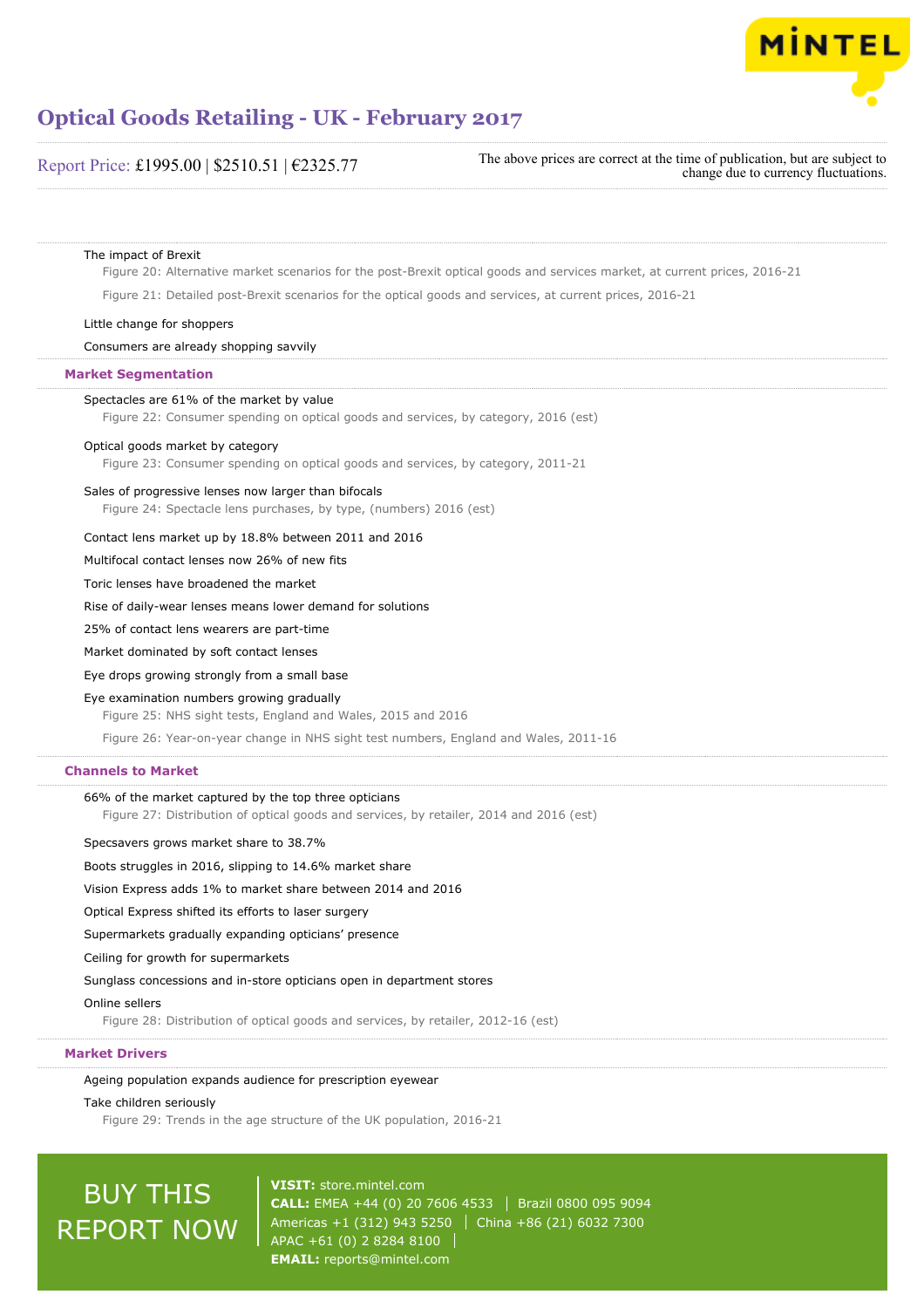

Report Price: £1995.00 | \$2510.51 | €2325.77

The above prices are correct at the time of publication, but are subject to change due to currency fluctuations.

Consumers showing strong levels of confidence

Figure 30: Trends in how respondents would describe their financial situation, September 2015-December 2016

# High exposure to 'blue light' from personal technology

Figure 31: Personal ownership of consumer technology products, September 2016

# Sunnier days boost sales of sunglasses

Figure 32: Annual sunshine hours, UK, by country, 2015 and decade average to 2015

# **Industry Changes**

Ruling warns Boots on overclaiming benefits of filtering out Blue Light

Opticians could build Enhanced Optical Services (or MECS)

Community-based eye health is popular with patients

Employers' requirements for VDU users

# **Key Retailers – What You Need to Know**

Acquisition is an attractive strategy

Clear differentiation for the big chains

Joint venture partnerships

Hakim growing its presence

Luxottica Retail more than doubled sales between 2013 and 2016

Growth for supermarket opticians restricted by space available

Online sellers

Specsavers and Boots ahead on trust

# **Competitive Strategies**

Sales growth of optical chains

Luxottica is the fastest growing

Specsavers expands its reach

# Vision Express and Scrivens grown through acquisition

Figure 33: Turnover (excluding vat), selected optical goods retailers, 2012-15

# Concentration of the opticians sector

Figure 34: Opticians, store numbers, 2013-16

# Creating differentiation

Figure 35: Market positioning strategies, major opticians, 2017

# Business models

Franchises, joint venture and non-core products

Hakim Group growing rapidly

Alternative places to buy optical goods

Online selling

Essilor expands in online retailing and merges with Luxottica

The march of the supermarkets

4,500 independents

# BUY THIS REPORT NOW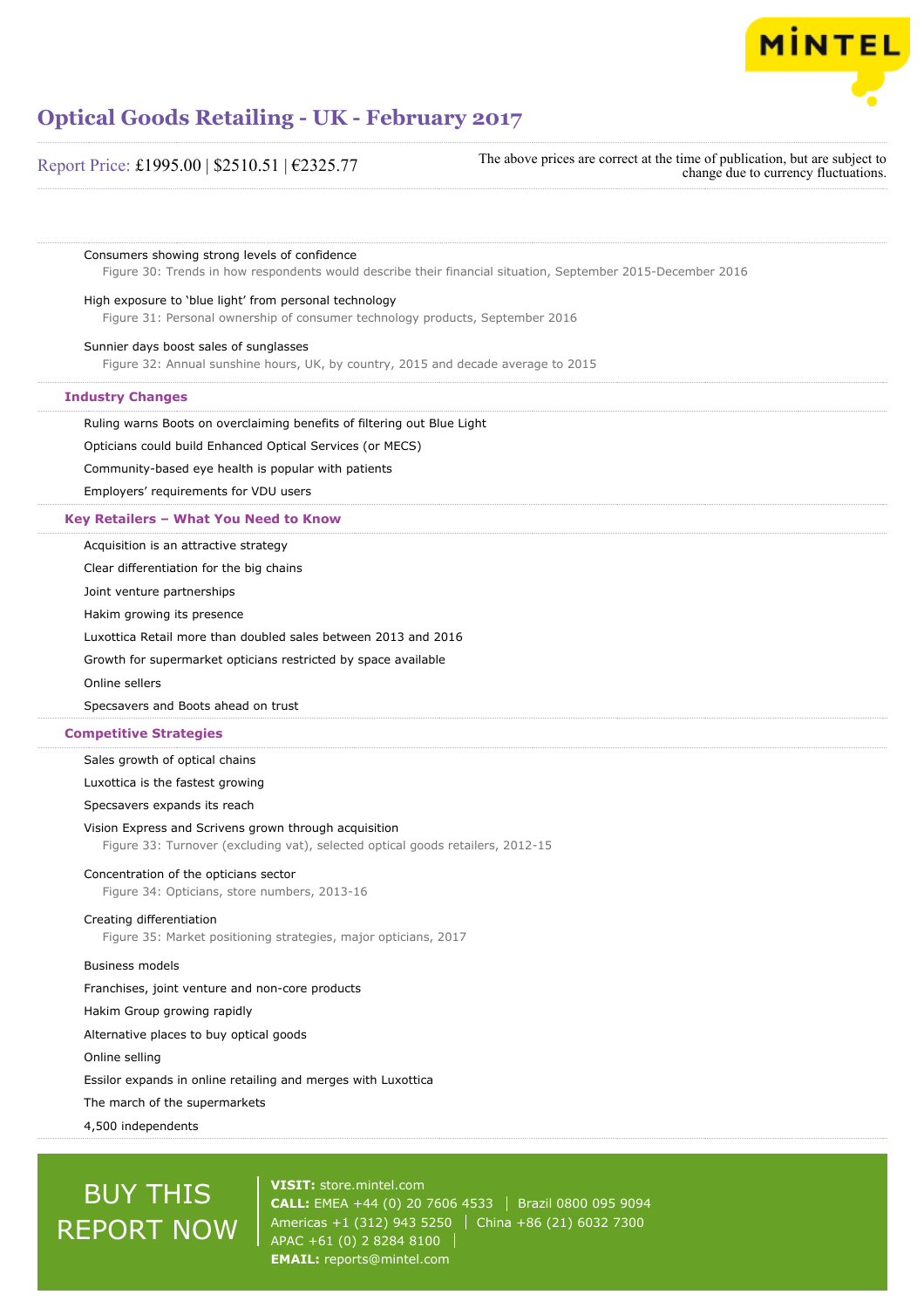

Report Price: £1995.00 | \$2510.51 | €2325.77

The above prices are correct at the time of publication, but are subject to change due to currency fluctuations.

# **Key Suppliers to Opticians**

Essilor developing online businesses via acquisition

Essilor merges with Luxottica

Specialist spectacle lens suppliers

3D printing could be a disruptive influence

Sourcing shifting from China

Smart glasses in development

Suppliers of contact lenses and contact lens solutions

Sunglasses market dominated by high volumes and low prices

# **Launch Activity and Innovation**

CrossEyes plans franchise expansion in the UK Figure 36: CrossEyes, Richmond, 2017

#### Superdrug launches online opticians

#### Snap (formerly Snapchat) revives the idea of smart glasses

Figure 37: Snap smart sunglasses, 2017

#### Future trends for smart glasses

Figure 38: OrCam smart spectacles, 2017

## Safilo developing wearable technology to improve mental focus

3D printing could revolutionise supply

Virtual 'try-on' will help online to grow

Screening schoolchildren

# **Advertising and Marketing Activity**

## Advertisers spent £56.5 million in 2016

Figure 39: Above-the-line advertising expenditure on optical goods and eyecare, 2013-16

# The 'big three' dominate advertising spend

Figure 40: Above-the-line advertising expenditure on optical goods and eyecare, by company, 2016

Figure 41: Above-the-line advertising expenditure on optical goods and eyecare, by company, 2013-16

# Advertising specifics

Specsavers continues its popular 'Should've' campaign

Vision Express strikes a serious tone

Boots' feelgood advertising

Optical Express highlights surgery as easy and affordable

Nielsen Ad Intel coverage

# **Brand Research**

# Brand map

Figure 42: Attitudes towards and usage of selected brands, January 2017

#### Key brand metrics

Figure 43: Key metrics for selected brands, January 2017

# BUY THIS REPORT NOW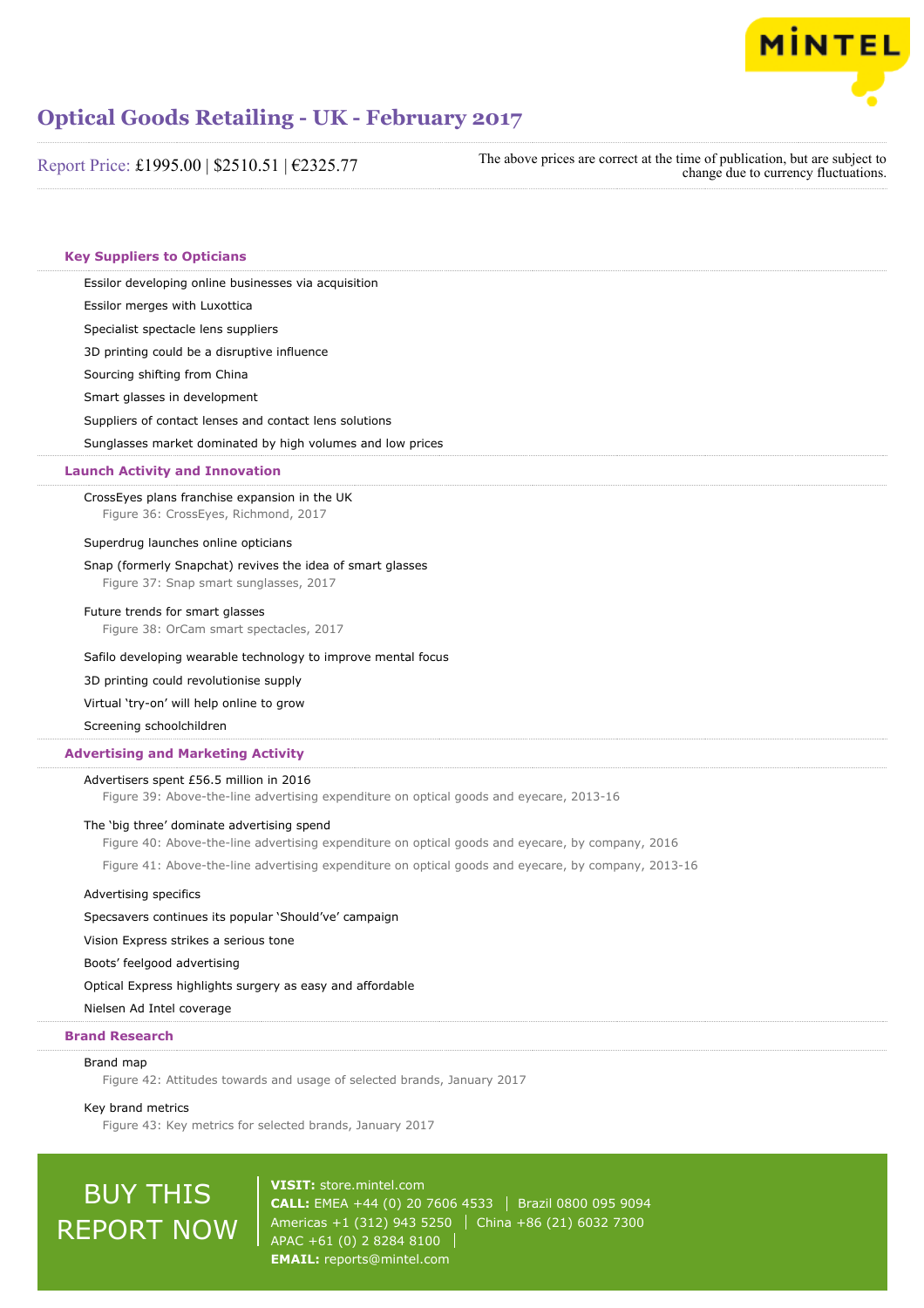

Report Price: £1995.00 | \$2510.51 | €2325.77

The above prices are correct at the time of publication, but are subject to change due to currency fluctuations.

Brand attitudes: Specsavers stands out for innovation, great customer service and trust. Vision Express is reputable and Boots is a trusted brand

Figure 44: Attitudes, by brand, January 2017

Brand personality: Specsavers' personality is vibrant and fun, while Boots' greatest strength is accessibility. Optical Express is tired and

# lacks appeal

Figure 45: Brand personality – Macro image, January 2017

Brand Personality: Specsavers is trendsetting and welcoming, while Boots is cutting edge, stylish and reliable. The weakest brands are

# Tesco (basic) and Optical Express (impersonal)

Figure 46: Brand personality – Micro image, January 2017

# Brand analysis

Specsavers' powerful image combining style and fun along with trust and great value creates broad appeal Figure 47: User profile of Specsavers, January 2017

Tesco Opticians is accessible but basic, highlighting an opportunity to build a stronger image in the opticians market Figure 48: User profile of Tesco Opticians, January 2017

# Boots Opticians is trusted with a good reputation and delivers good service

Figure 49: User profile of Boots Opticians, January 2017

# Vision Express appeals to young upscale adults

Figure 50: User profile of Vision Express, January 2017

# Optical Express has highest appeal among affluent 25-34s

Figure 51: User profile of Optical Express, January 2017

#### **The Consumer – What You Need to Know**

Over half had an eye test in 2016

22% switched opticians for their last eye test

Young, affluent consumers most likely to have had laser surgery

26% bought fashion sunglasses

Prescription glasses dominate the market

Plenty of opportunity to increase sales values

The big three opticians face competition from supermarkets

Style is a key draw for spectacles shoppers

Professional fitting gives stores an advantage over online

# **Eye Examinations in the Last Year**

# 57% of all had an eye examination in the last year

Figure 52: Eye examinations in the last year, 2014-16

# Over-65s a core audience for eye examinations

Figure 53: Eye examinations, by age and socio-economic group, October 2016

#### 9% of all have ever had laser eye surgery

Figure 54: Laser eye surgery, by age, gender, socio-economic group and financial situation, October 2016

### **About the Last Eye Examination**

# BUY THIS REPORT NOW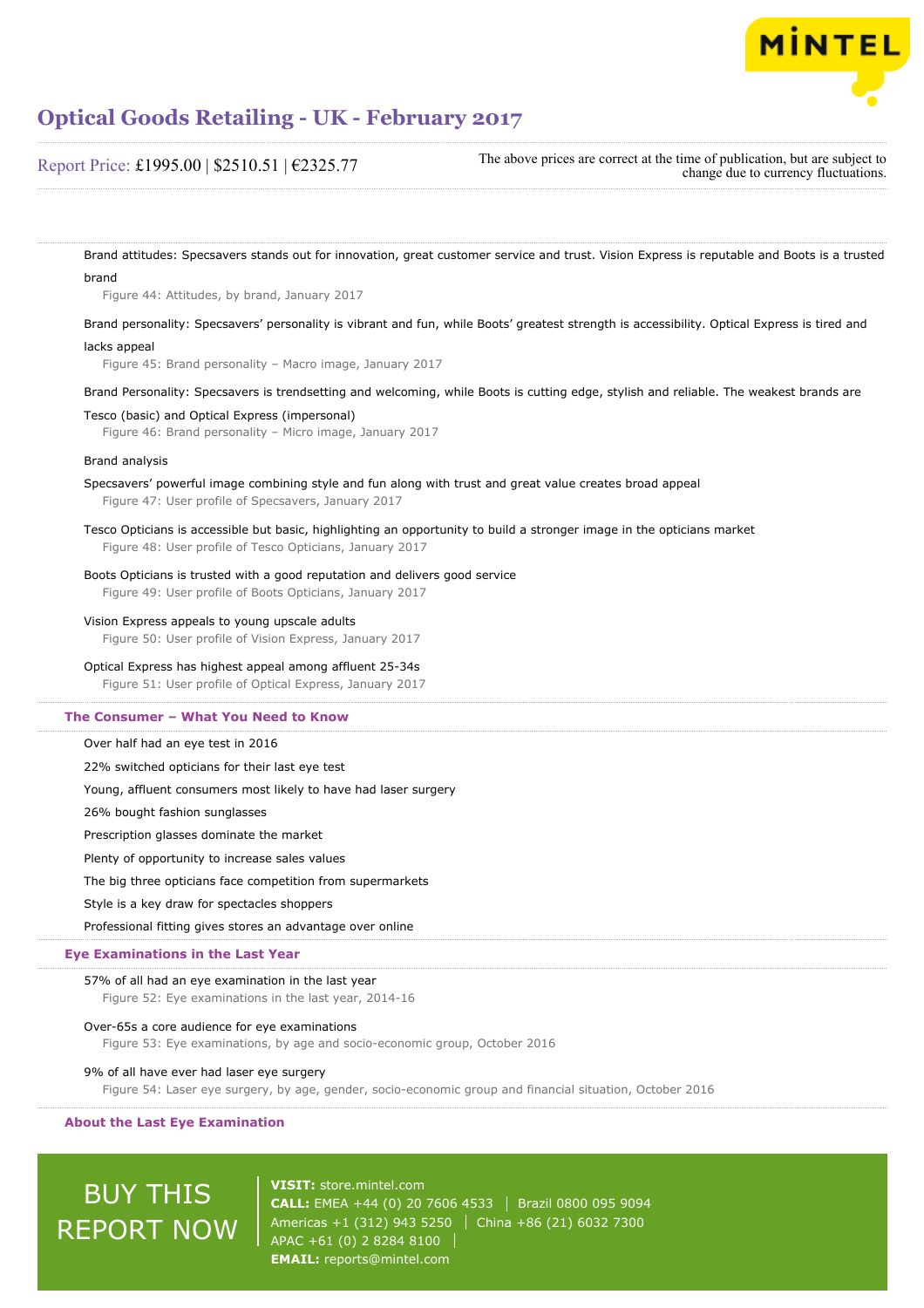

# Report Price: £1995.00 | \$2510.51 | €2325.77

The above prices are correct at the time of publication, but are subject to change due to currency fluctuations.

60% of eye tests were paid for by NHS Figure 55: About the last eye examination, October 2016

## 22% switched opticians for their last eye test

Figure 56: About the last eye examination, October 2016

Special deals and better staff encouraged switch of opticians Figure 57: Reasons for switching retail opticians, October 2016

# **Users of Prescription Eyewear**

# 73% of adults use prescription eyewear

Figure 58: Users of prescription eyewear, October 2016

# Over 75% of over-45s need help with their eyesight

Figure 59: Users of prescription eyewear, by age, October 2016

Demand for glasses will grow as the population ages

# Prescription sunglasses no longer a luxury

More contact lenses suitable for over-45s

Comfortable eyes

#### Opportunity to expand contact lens wear

Figure 60: Users of prescription eyewear, glasses, prescription sunglasses and contact lenses, by age, October 2016

## **Fashion Sunglasses and Contact Lenses**

#### 26% bought sunglasses in the last year

# 5% claim to have bought fashion contact lenses

Figure 61: Purchasers of fashion eyewear, October 2016

#### ABs and 16-34s are core customers for fashion sunglasses

Figure 62: Purchasers of fashion sunglasses, by age and socio-economic group, October 2016

# **Purchasers of Prescription Eyewear**

#### Prescription glasses dominate the market

18% of those with a prescription bought contact lenses

Figure 63: Purchases of prescription eyewear, October 2016

# 22% of wearers bought two or more products

Figure 64: Purchases of prescription eyewear, repertoire, October 2016

# **Retailers Used for Prescription Eyewear**

Figure 65: Retailers used for last prescription eyewear, 2014-16

## Specsavers is used by 49% of those who bought glasses

Vision Express captures 15% of contact lens purchasers

Independents used by those with healthy finances (14%)

# Contact lenses (5%) more likely to be bought at online pureplay than glasses (2%)

Why online sales have not performed better

#### Tesco outruns Asda

Figure 66: Retailers used for prescription eyewear, October 2016

# BUY THIS REPORT NOW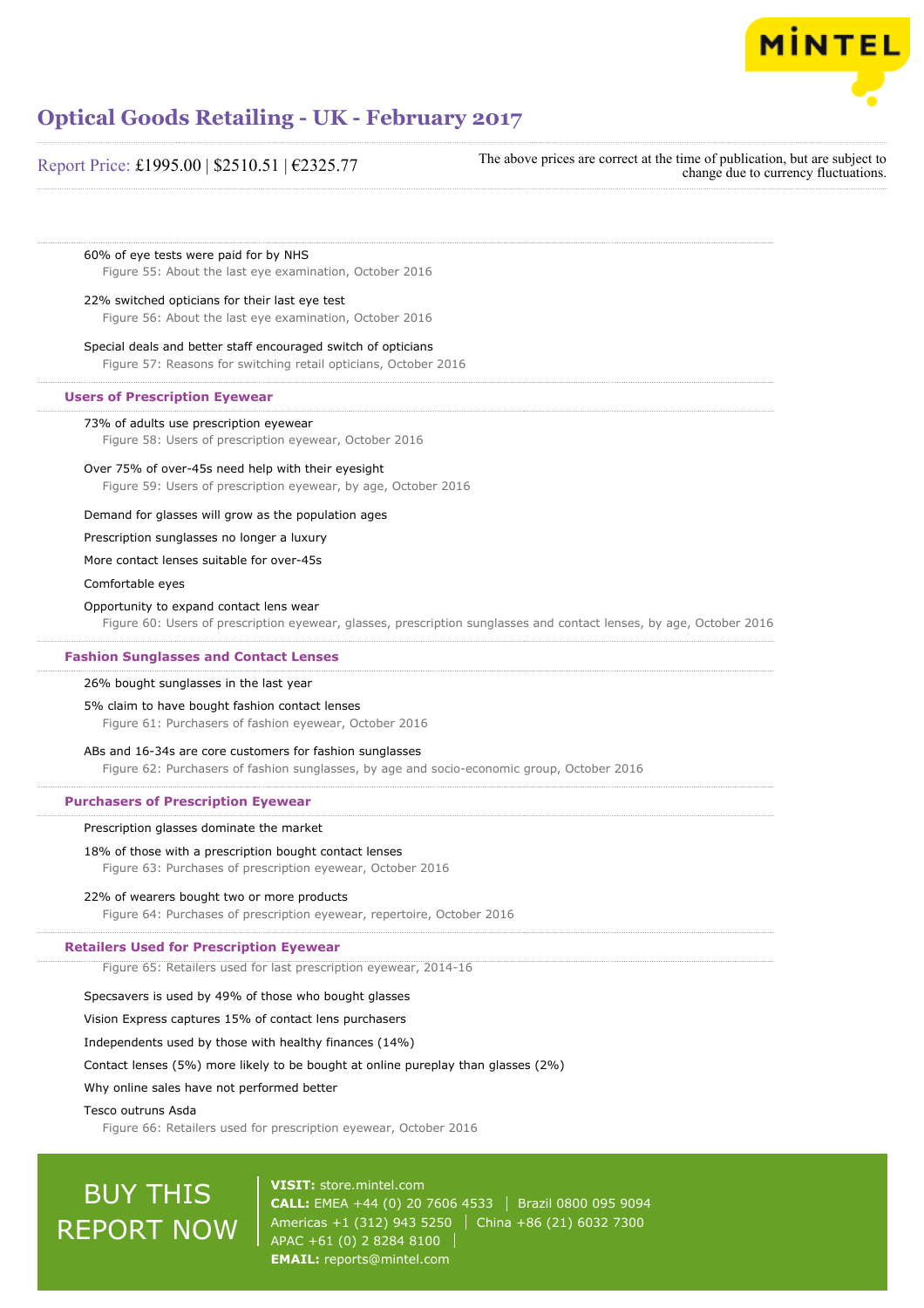

Report Price: £1995.00 | \$2510.51 | €2325.77

The above prices are correct at the time of publication, but are subject to change due to currency fluctuations.

37% of those who switched from another optician bought at Specsavers Figure 67: Retailers used for last prescription eyewear, same or switched, October 2016

## **Interest in Innovation**

39% of 16-34s are interested in reducing digital eyestrain

18% would like a blue light filter

41% of over-65s interested in multifocal spectacle lenses

22% of younger Millennials interested in smart connected glasses

More opportunity to add value to spectacle lenses

#### Interest in photochromic lenses is high

Figure 68: Interest in lens innovation, October 2016

## **Attitudes Regarding Opticians**

Style comes above price when choosing glasses

Desire for fitting services will keep people away from buying online

Some will be lured to buy online to make savings

23% like the idea of a self-test app for eyes

30% delay an eye test until they think their eyes have changed

26% believe independents look after eyes better

Barriers to wearing contact lenses

#### Laser surgery is a key competitor to contact lenses

Figure 69: Attitudes regarding opticians, October 2016

### Target groups

Figure 70: Target groups for opticians, October 2016

# Expertise matters more as consumers age

Figure 71: Target groups for opticians, by age, October 2016

#### Cost Conscious attracted to buy online

Figure 72: Target groups for opticians, retailers used, October 2016

### Brands Matter display lowest loyalty to opticians

Figure 73: Target groups for opticians, switched/used the same optician, October 2016

## **Appendix – Data Sources, Abbreviations and Supporting Information**

## Market sizing and segment performance

#### Abbreviations

Consumer research methodology

#### **Appendix – Market Size and Forecast**

#### Market forecasts by segment

#### Market forecast – Spectacle frames

Figure 74: Consumer spend on spectacle frames, 2011-21

Figure 75: Consumer spend on spectacle frames, 2011-21

Market forecast – Spectacle lenses

# BUY THIS REPORT NOW